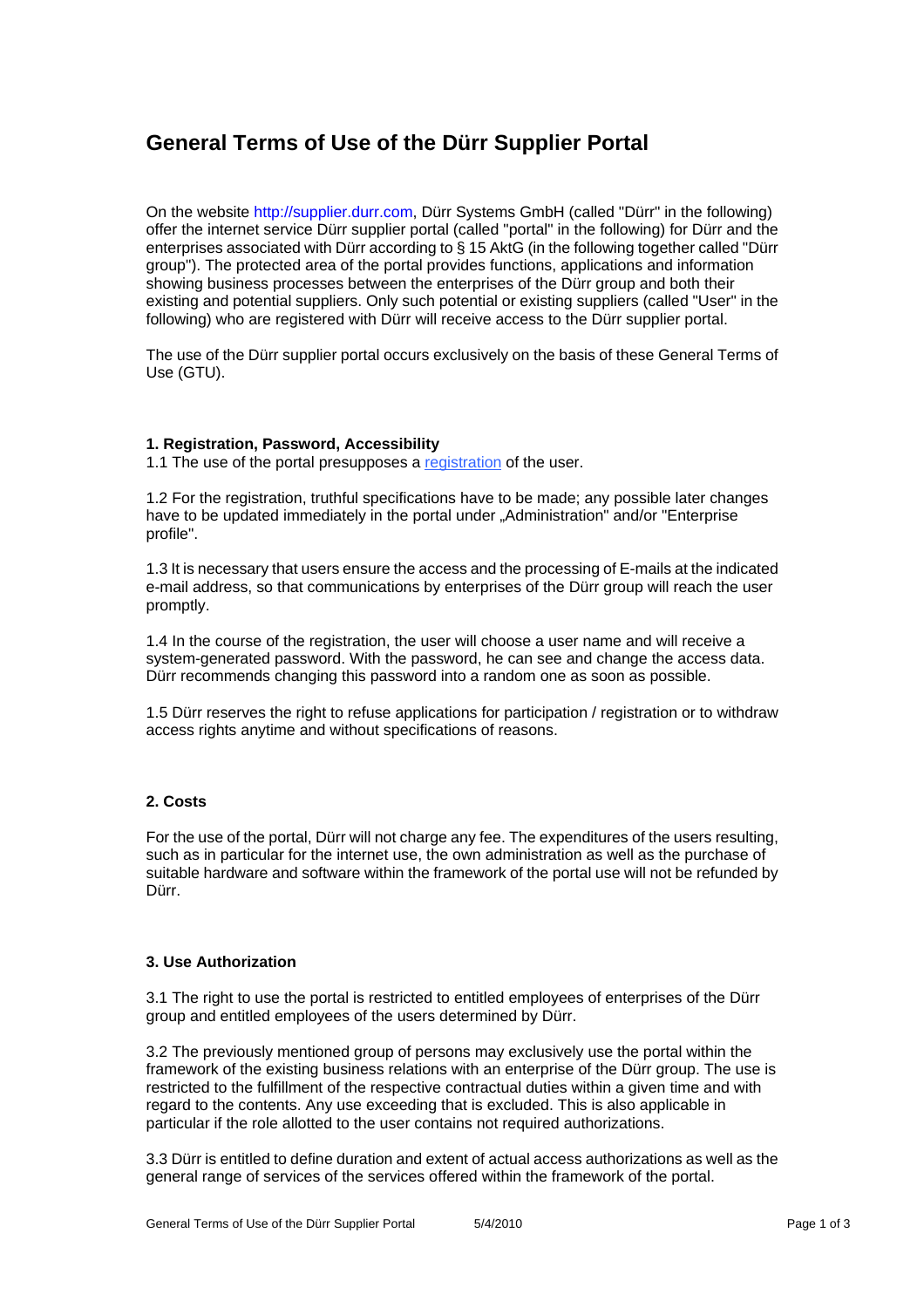### **4. Duties of Care of the User**

4.1 The access data must be kept strictly confidential by the user; the user has to ensure in particular that no unauthorized third party will gain knowledge of the password.

4.2 Independent of the internal legal relation to the respective user, anyone who legitimizes himself towards the enterprises of the Dürr group justifies himself by entering the access data is regarded as entitled to make legally effective declarations for the user. The enterprises of the Dürr group are not obliged to carry out any examination of the authorization exceeding that.

4.3 Every user has the possibility to apply for the deletion of his registration in writing. The deletion of all data sent to Dürr will occur provided that this will not oppose to the handling of possible running contractual relationships with an enterprise of the Dürr group. In this case, Dürr will delete all user data and all other stored data of the potential supplier as soon as these are not needed anymore.

4.4 In case of a suspicion that the access data of a user are notified by unauthorized persons, the respective user is obliged to immediately block his access data. The block (deletion) has to be carried out by the user himself immediately electronically (under "Administration of all users/user list") or to be arranged for by sending an E-mail to: srm.support@durr.com. The blocking by Dürr is only possible during the usual office hours.

4.5 The user has to inform immediately of changes of his data specified in the application for registration and to update the change in the supplier portal "(under "Administration and/or "Enterprise profile") or to be arranged for by sending an E-mail to: srm.support@durr.com.

4.6 The user is further obliged to refrain from all activities that might lead to a destruction or manipulation of databases or IT systems of enterprises of the Dürr group or the partner enterprises specific of Dürr by him or third parties.

4.7 The user will be liable for all damages attributable to him that will arise for an enterprise of the Dürr group or third party in particular due to a violation of the regulations of the paragraphs 4.1 to 4.6.

# **5. Data Protection, Secrecy, Copyright**

5.1 For the investigation, the use and the processing of personal data of the user, Dürr will observe the applicable data protection legal regulations. The user expressly agrees to the permanent saving and use of the data transmitted by him by the enterprises of the Dürr group for all purposes within the framework of the operation of the supplier portal.

5.2 The user is obliged to handle all information attained within the framework of the use relationship and knowledge confidentially and to protect it against the notice by unauthorized persons.

Information and knowledge may at no time be sold, rented or left to third parties in any other manner by the user.

5.3 All texts, figures, graphics and drawings as well as their arrangement in the portal are subject to the protection of the copyright and other protection laws. The contents of the portal may not be copied, distributed, changed or made accessible to third parties. The drawings contained in the portal may be subject to the copyright of third parties.

5.4 Dürr grants the user a not exclusive and nontransferable right to use the information